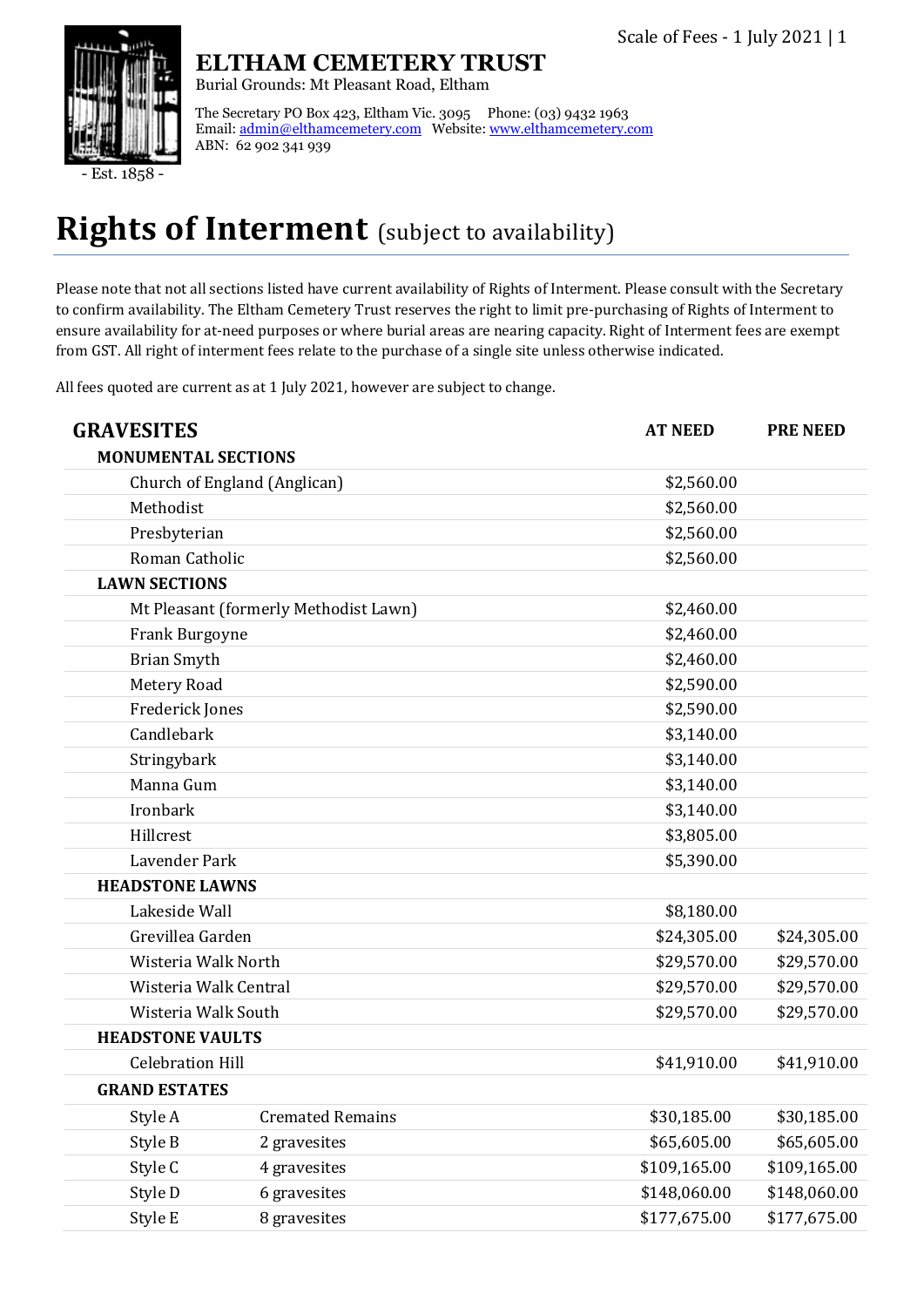

### **ELTHAM CEMETERY TRUST**

Burial Grounds: Mt Pleasant Road, Eltham

The Secretary PO Box 423, Eltham Vic. 3095 Phone: (03) 9432 1963 Email: <u>admin@elthamcemetery.com</u> Website: <u>www.elthamcemetery.com</u> ABN: 62 902 341 939

Est. 1858

## **Rights of Interment** (subject to availability)

| <b>ASHES MEMORIALS &amp; INTERMENTS</b>       | 25 year<br>tenure fee | Conversion<br>to perpetual<br>status fee 1 | Perpetual<br>fee |
|-----------------------------------------------|-----------------------|--------------------------------------------|------------------|
| <b>ASHES WALK</b>                             |                       |                                            |                  |
| Boulder                                       | \$1,015.00            | \$761.00                                   | \$1,776.00       |
| <b>CELEBRATION HILL</b>                       |                       |                                            |                  |
| Boulder                                       |                       |                                            | \$2,995.00       |
| Pedestal - Double site                        |                       |                                            | \$7,425.00       |
| <b>CHAPEL TERRACE</b>                         |                       |                                            |                  |
| Niche                                         | \$1,245.00            | \$934.00                                   | \$2,179.00       |
| Boulder                                       | \$1,290.00            | \$968.00                                   | \$2,258.00       |
| <b>ELTHAM WALK</b>                            |                       |                                            |                  |
| Niche                                         | \$1,125.00            | \$844.00                                   | \$1,969.00       |
| Boulder                                       | \$1,170.00            | \$878.00                                   | \$2,048.00       |
| <b>FOUNTAIN TERRACE</b>                       |                       |                                            |                  |
| Niche                                         | \$1,190.00            | \$893.00                                   | \$2,083.00       |
| Boulder                                       | \$1,235.00            | \$926.00                                   | \$2,161.00       |
| Waterfall                                     |                       |                                            | \$71,610.00      |
| <b>GATEWAYS</b>                               |                       |                                            |                  |
| Niche                                         | \$970.00              | \$728.00                                   | \$1,698.00       |
| <b>LAKESIDE</b>                               |                       |                                            |                  |
| Boulder                                       | \$1,585.00            | \$1,189.00                                 | \$2,809.00       |
| Pedestal or Seat-Double site                  | \$3,660.00            | \$2,745.00                                 | \$6,405.00       |
| <b>LEMON SCENTED WALK</b>                     |                       |                                            |                  |
| Boulder                                       | \$1,605.00            | \$1,204.00                                 | \$2,809.00       |
| <b>Headstone Wall</b>                         | \$2,665.00            | \$1,999.00                                 | \$4,664.00       |
| <b>NATIVE GARDEN</b>                          |                       |                                            |                  |
| Boulder                                       | \$1,170.00            | \$878.00                                   | \$2,048.00       |
| <b>NILLUMBIK</b>                              |                       |                                            |                  |
| Niche                                         | \$970.00              | \$728.00                                   | \$1,698.00       |
| Boulder                                       | \$1,015.00            | \$761.00                                   | \$1,776.00       |
| <b>PAVILLION</b>                              |                       |                                            |                  |
| Boulder                                       | \$1,015.00            | \$761.00                                   | \$1,776.00       |
| Pedestal or Seat - Double site                | \$2,520.00            | \$1,890.00                                 | \$4,410.00       |
| <b>ROUNDABOUT</b>                             |                       |                                            |                  |
| Boulder                                       | \$1,015.00            | \$761.00                                   | \$1,776.00       |
| <b>WISTERIA WALK NORTH &amp; CENTRAL</b>      |                       |                                            |                  |
| Headstone Wall - Double site                  |                       |                                            | \$9,095.00       |
| Headstone Arbour (Central only) - Double site |                       |                                            | \$11,375.00      |

 $^{\text{1}}$  Conversion of ashes memorials from 25 year tenure to perpetuity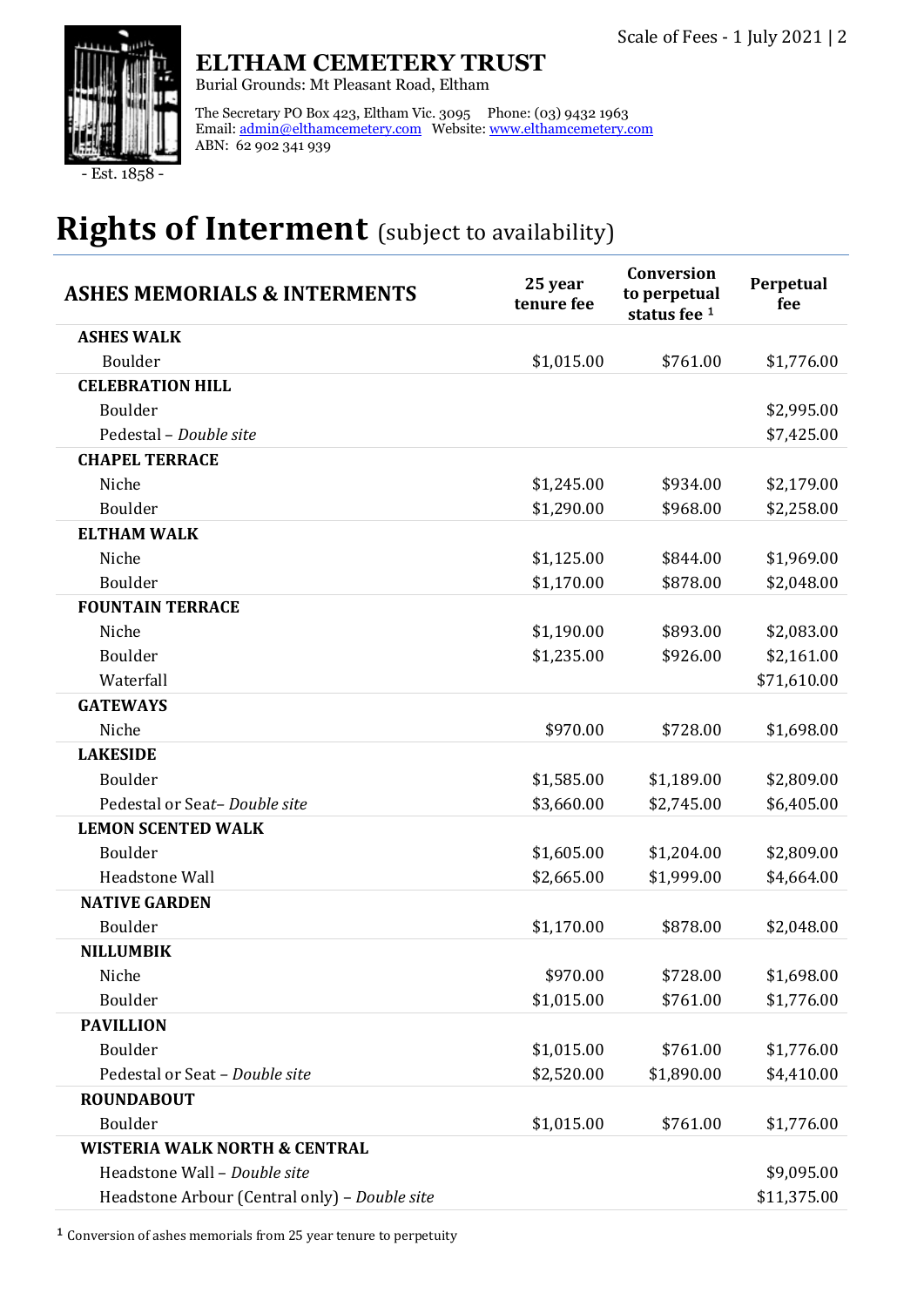

Est. 1858

## **Services**

All service fees listed are inclusive of GST unless otherwise indicated.

ABN: 62 902 341 939

**ELTHAM CEMETERY TRUST**

The Secretary PO Box 423, Eltham Vic. 3095 Phone: (03) 9432 1963 Email[: admin@elthamcemetery.com](mailto:admin@elthamcemetery.com) Website[: www.elthamcemetery.com](http://www.elthamcemetery.com/)

Burial Grounds: Mt Pleasant Road, Eltham

#### **SINKING & INTERMENTS**

| 2.0m for standard coffin 2                                           | \$2,160.00     |
|----------------------------------------------------------------------|----------------|
| 2.5m for standard coffin 2                                           | \$2,305.00     |
| Reopen grave for 2nd or further interment 2                          | \$2,160.00     |
| Sinking or reopen for oversized coffin/casket                        | \$450.00       |
| To modify a prepared grave due to a change to original booking order | \$620.00       |
| Ashes interment into lawn or monumental gravesite                    | \$470.00       |
| Interments outside 8am - 3pm weekdays                                | \$515.00       |
| Interments on Weekend & Public Holidays                              | \$690.00       |
| Removal of concrete top, slab or ledger to open gravesite            | \$355.00       |
| Removal and replacement of a ledger or vault                         | contract price |
| Exhumation                                                           | \$3,600.00     |
| Grave lift and reposition                                            | \$4,115.00     |
| Non-payment on the day for services provided                         | \$49.00        |
| Cancellation of a burial booking                                     | \$65.00        |
|                                                                      |                |

² Oversize fee will apply to any interment in which the coffin/casket exceeds 2050mm and/or 625mm

#### **OTHER**

| Removal of ashes and plaque for collection                                | \$300.00            |
|---------------------------------------------------------------------------|---------------------|
| Handling charge and postage of ashes                                      | \$165.00            |
| Placement of an approved bronze memorial plaque from third party by Trust | \$265.00            |
| Inspection of register                                                    | \$70.00             |
| Renewal of Right of Interment (where applicable)                          | $$70.00$ GST exempt |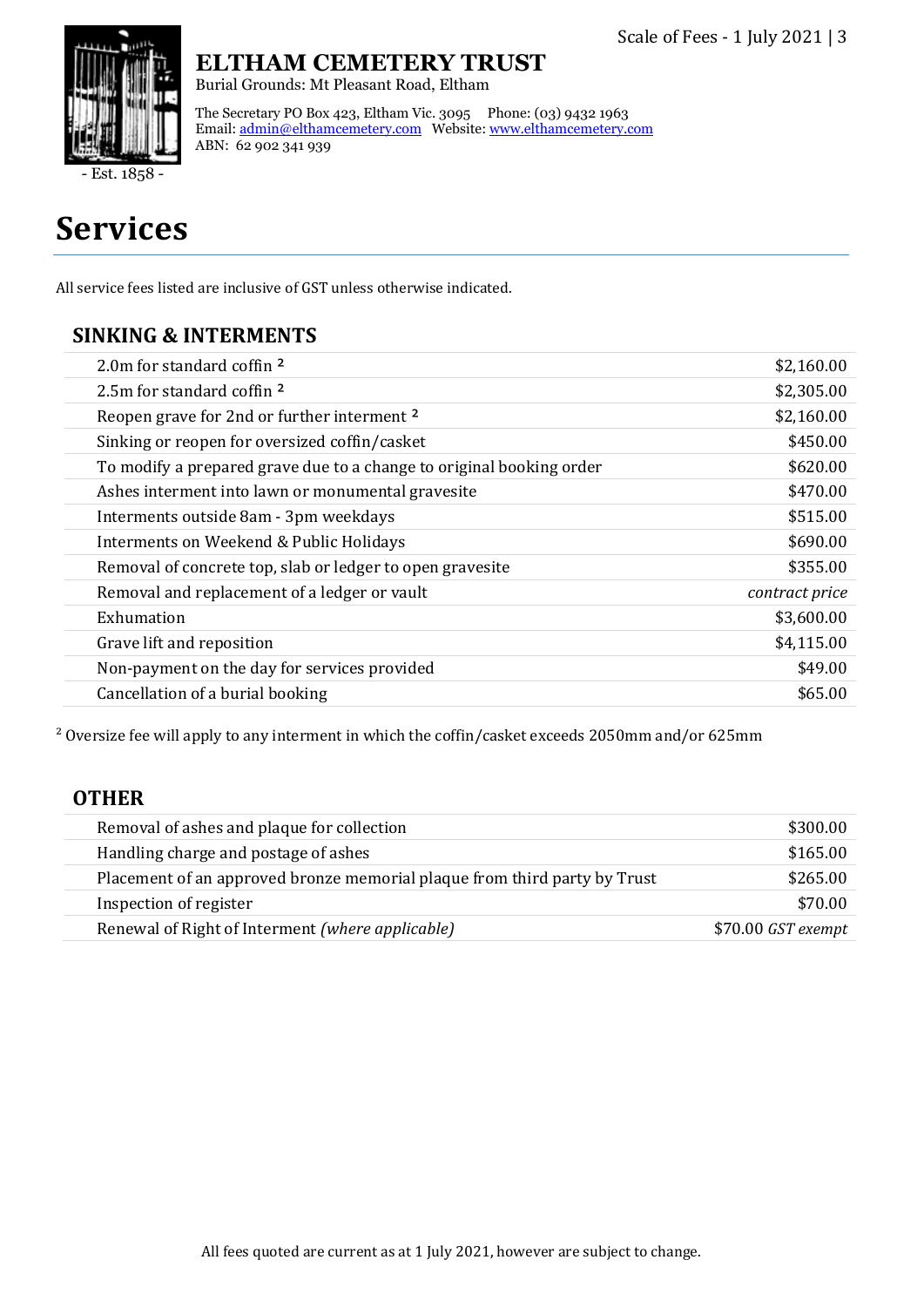

### **ELTHAM CEMETERY TRUST**

Burial Grounds: Mt Pleasant Road, Eltham

The Secretary PO Box 423, Eltham Vic. 3095 Phone: (03) 9432 1963 Email: <u>admin@elthamcemetery.com</u> Website: <u>www.elthamcemetery.com</u> ABN: 62 902 341 939

Est. 1858

# **Mason Permit Fees**

| All mason permit fees listed are exempt of GST.                              |          |
|------------------------------------------------------------------------------|----------|
| Additional inscription of headstone/authorization of inscription             | \$100.00 |
| Minor renovation work                                                        | \$120.00 |
| Major renovation work                                                        | \$160.00 |
| Major renovation work; additional contiguous grave forming the same monument | \$44.00  |
| Headstone and base with existing foundation                                  |          |
| for a single grave                                                           | \$150.00 |
| additional contiguous grave forming the same monument                        | \$44.00  |
| Headstone and base without existing foundation                               |          |
| for a single grave                                                           | \$160.00 |
| additional grave forming the same monument                                   | \$44.00  |
| Monument with existing foundation                                            |          |
| for a single grave                                                           | \$185.00 |
| additional contiguous grave forming the same monument                        | \$55.00  |
| Monument without existing foundation                                         |          |
| for a single grave                                                           | \$210.00 |
| additional grave forming the same monument                                   | \$70.00  |
| Supply of approved products from an external supplier                        | \$170.00 |
| Additional inspection for Monument Completion Certificate                    | \$44.00  |
|                                                                              |          |